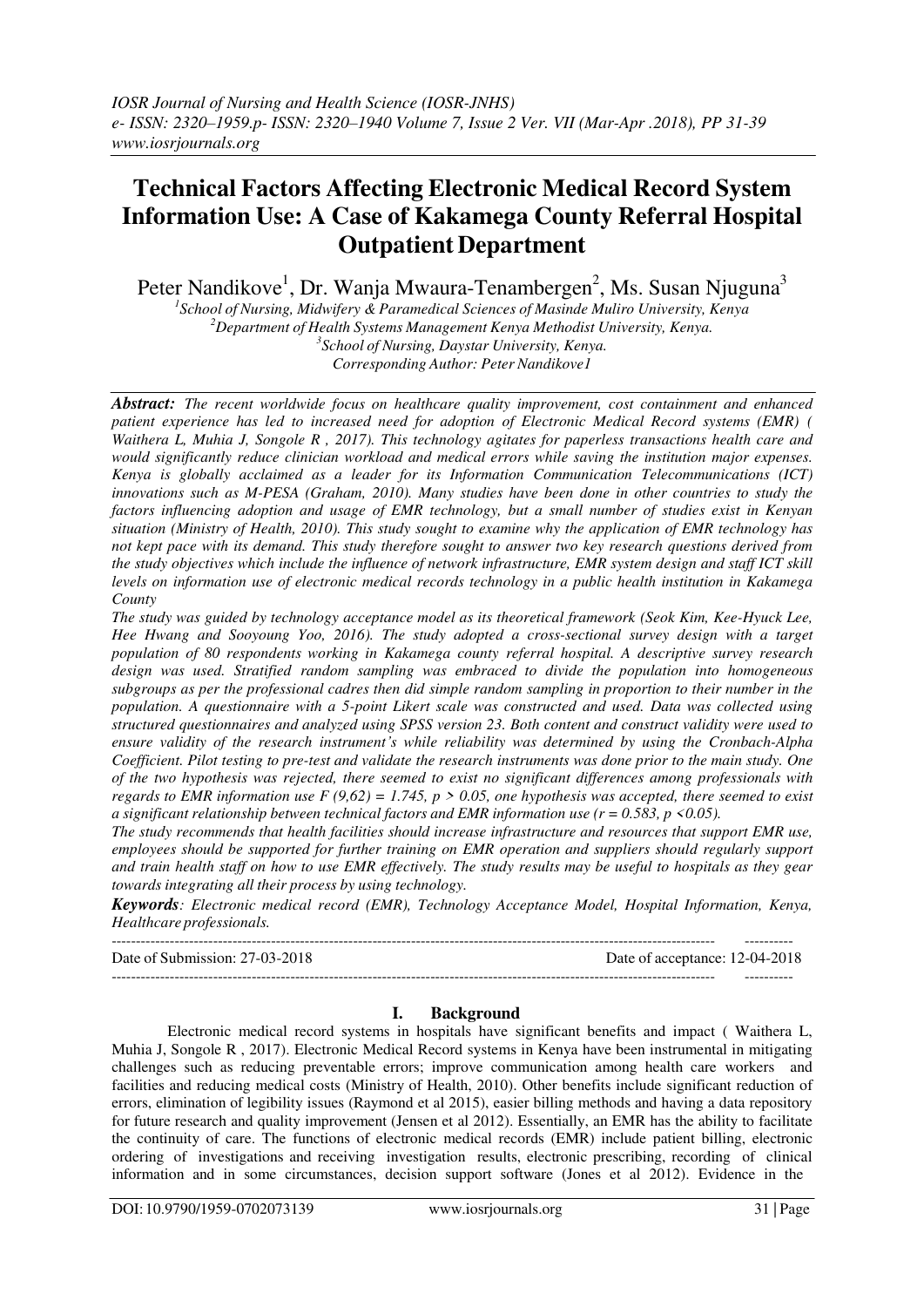international literature suggests that EMRs are associated with a positive return on investment. In a Canadian study, most practices were found to recoup their investments in an average of 10 months, with a range from 1 to 37 months. 14 of 17 primary care clinics in the study had a positive return on investment (Jang et al, 2014).

Despite these great effects, there are shortcomings that influence adoption and use of EMR systems like lack of computer proficiency, insecurity and inadequate funding to facilitate acquisition of EMR infrastructure ( Waithera L, Muhia J, Songole R , 2017). Aqil *et al.,* (2009) indicates significant number of physicians in developing countries have insufficient skills and technical knowledge in dealing with EMRs resulting in resistance to EMRs adoption. (Mugo & Nzuki, 2014) in their study attributes low adoption of e-Health among developing countries due to lack of computer skills amongst clinicians. (Qureshi *et al.,* 2013), in their study similarly opines that sluggish internet use among doctors in Pakistan was due to unavailability of proper technology and lack of training. Other studies show that the implementation of EMR can also pose many challenges (Fatt, 2016). One of the challenge is, it is expensive to develop EMR. Apart from this, the functionality of each system may differ from one another and this can contribute to time consumption, slow processing, and not being user friendly. Lack or poor interoperability between the electronic medical records (EMR) systems can hinder other providers to communicate effectively. The information in the EMR needs to be accurate and reliable. Otherwise, the quality of care will be compromised (Fatt, 2016).Fernández-Alemán, Señor, Lozoya, & Toval, (2013), points out that an effective EMR system design does need security to ensure ease of access to patient data by authorized personnel in real time.Bowman, (2013) highlights that poor electronic health record system design and improper use can cause health information-related errors that affect its integrity, leading to errors that endanger patient safety or decrease the quality of care. Computer infrastructure forms the backbone to e-health care services implementation. Sufficient quantity of hardware is needed in order to use the EMR systems. These include phone lines, computers and internet connections (Vishwanath & Scamurra, 2007), indicates that lack of computer resources/facilities hampers widespread adoption of EMR system.(Qureshi *et al.*, 2013) pointed out that several factors have been discovered as the important variables in defining the successful implementation of e Health. However, the research indicates that infrastructural arrangements' play central role and it becomes extremely important in the context of the developing states like Pakistan (Qureshi *et al.*, 2013). In Kenya, the Division of Health Information Systems (HIS) has recognized the need to improve the use of ICT in health. Under Strategic Objective Five of the HIS Strategic Plan 2009-2014, the HIS aims to strengthen the ―…use and application of information and communication technology, in data management‖ Tethered to this objective is the need to have standardized and interoperable ICT applications, including EMRs. It is with this objective in mind that the Ministries of Health, through the HIS, embarked on a process of standardization of EMRs in Kenya. Kenya's Ministries of Health, through the Division of Health Information System (HIS), envisions a health information enterprise that has, as one of its components, EMR systems. Fundamental to this vision is the need to have systems that can: maintain the validity, integrity nd confidentiality of health information, ensure security through integrated system checks that prevent access and misuse of data and validate the accuracy of captured data (GoK, 2009). Standards and Guidelines for EMR systems in Kenya document emphasizes that the single most feature of EMR is the facilitation of information sharing between different users. The Guidelines further reiterates that such interoperability and data exchange is vital for the success of Health information system. Additionally, patient management Information systems should provide degree of support that would help clinicians improve quality of patient care (Ministry of Health, 2010). HIS performance should provide information that meet wide range of needs from the data for delivery of services, planning and management of health services, and data relevant to health policy formulation and evaluation (WHO, 2006).However, the benefits of an effective EMR system lie heavily in its successful implementation. Although a lot of research has been done on the factors that affect the healthcare professional's intention to adopt a new system and technology, the past studies have only been theoretical and do not evaluate the factors that directly affect the use of information. As a developing country, Kenya is trying to keep pace with the developments and technologies in order to improve the health and quality of care of its citizens. The purpose of the current study was to examine the influence of technical factors on information use.

## **II. Theoretical Framework**

This research applied the Technology Acceptance Model(TAM). Davis (1989), proposed an analytical model to predict user acceptance to use computer technology called the Technology Acceptance Model (TAM). It is considered as one of the most widely used and fit models to examine the behavioral and social intentions that influence the acceptance of technology (Shen et al 2008). This study examines the technical factors affecting the attitudes of the healthcare professionals towards the implementation and usage of EMR information. According to TAM, the behavior of adopting information system technology is linked to the intent of using a specified system, which is determined by the perceived usefulness from the user's point of view and by perceived ease-of-use. Therefore, Davis developed and validated two distinct variables; perceived usefulness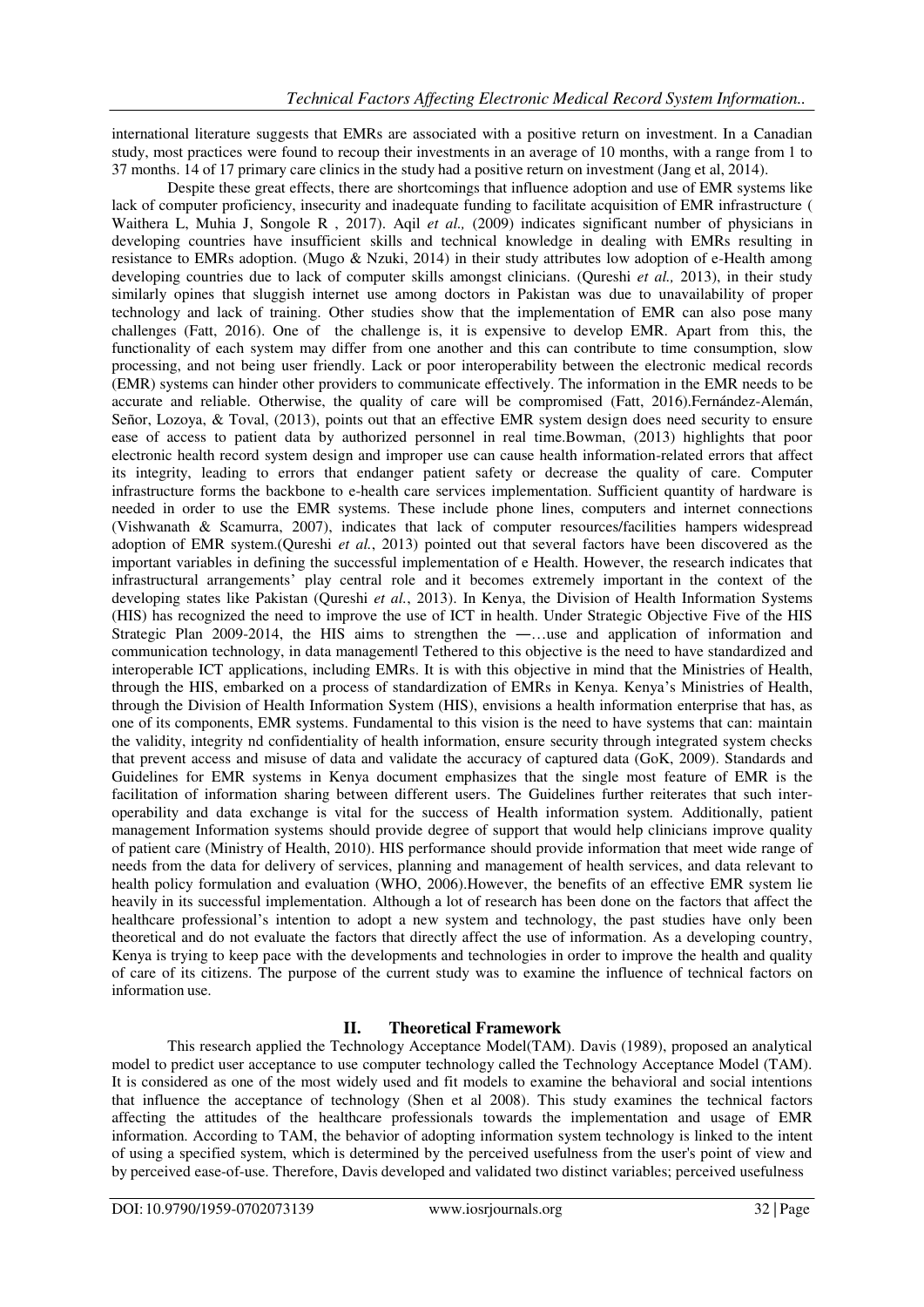and perceived ease of use. Perceived usefulness referred to the level of belief in people about the fact that using the system will help them in achieving better work performance and whether they will use such technology or not. Perceived ease of use refers to the level or degree to which the user considers or believes that the information system is easy to use and effortless. In terms of predicting the factors influencing the acceptance of technology across many contexts such as health care, TAM has proven to be the most favorable model in that regards (Chow et al 2012, Vathanopas & Pacharapha, 2010)

### **III. Methods**

The study was conducted as part ofM.Sc. attainment requirement and ethics approval was obtained from Kenya Methodist University ethics board. Researcher further sought research permits from National commission for science and technology and from Kakamega county referral hospital (KCRH) respectively. No further approval was needed since the project did not require access to patients or personal data.

### **IV. Research Design**

A descriptive cross-sectional research design was adopted.

### **Study setting**

The study was carried out in Kakamega County Referral Hospital (KCRH)outpatient/Casualty department. The hospital is a county General referral hospital in western Kenya and it serves two County hospitals and seven sub county hospitals providing acute care and surgical services to patients, primary care and community services. It offers a complete range of medical services and its medical faculty has a National reputation for cutting edge research. It is a 500-bed capacity hospital. The scale and complexity of the hospital makes it a particularly appropriate study setting. The choice of this hospital also reflected its suitability for a wider comparative study examining the implementation of the same vendor's EMR system at other hospitals.

### **Participants**

The target population in this study were 80 individuals working in the KCRH .Stratified random sampling was embraced to divide the population into homogeneous subgroups as per the professional cadres then did simple random sampling in proportion to their number in the population.

### **V. Questionnaire**

This study utilized a questionnaire as a tool for data collection. The questionnaire contained five sections.Section A captured questions on demographic characteristics of respondents; Section B had questions on to EMR system design, Section C of the questionnaire captured questions on level of ICT skills performance, while section D contained questions on availability of computer infrastructure. Lastly, section E entailed questions on (EMR) electronic medical records technology information use in the public health institution. A five-point Likert scale was used with meanings as shown: (1) Strongly Agree (SA), (2) Agree (A), (3) Uncertain (U) (4) Disagree (DA) and (5) Strongly Disagree (SD). The strongly agreed responses were scored at 5 for direct positive responses while those of strongly disagreed responses were scored at 1. Questionnaire items were influenced by items used in the AAP survey (Leu et al. 2012; Lehrman et al. 2015) and the researcher pretested in the KCRH comprehensive care center and modified in light of their comments.

### **VI. Data Analysis**

Data analysis was done using the statistical program for social sciences (SPSS) version 22. Inferential and descriptive statistics were used to analyze data. Descriptive analysis of data was done using the mean, frequencies and percentages. In this study association between the study variables were assessed by a two-tailed probability value of p<0.05 for significance. The data was tested for assumptions of normality using the Shapiro Wilk test, Skewness and Kurtosis were also checked. Homogeneity of variance was checked using the Levene test. All assumption for conducting the above parametric tests were met before undertaking the test. ANOVA was used to asses' differences in information use amongst various demographics. In case of observing significant differences Bonferroni post-hoc test was used. Alpha level for all the computations was considered p  $< 0.05$ 

### **VII. Results**

Out of the 80 questionnaires distributed, 74 were correctly filled and returned which represents a response rate of 92.5 percent. According to Mugenda and Mugenda (2003) a response rate of 50 percent is adequate, a response rate of 60 percent is good, and a response rate of 70 percent is very good. Therefore, the 92.5 percent response rate reported for this study formed an acceptable basis for drawing conclusions. While we should not expect full response in studies where responding is voluntary, scholars utilizing questionnaires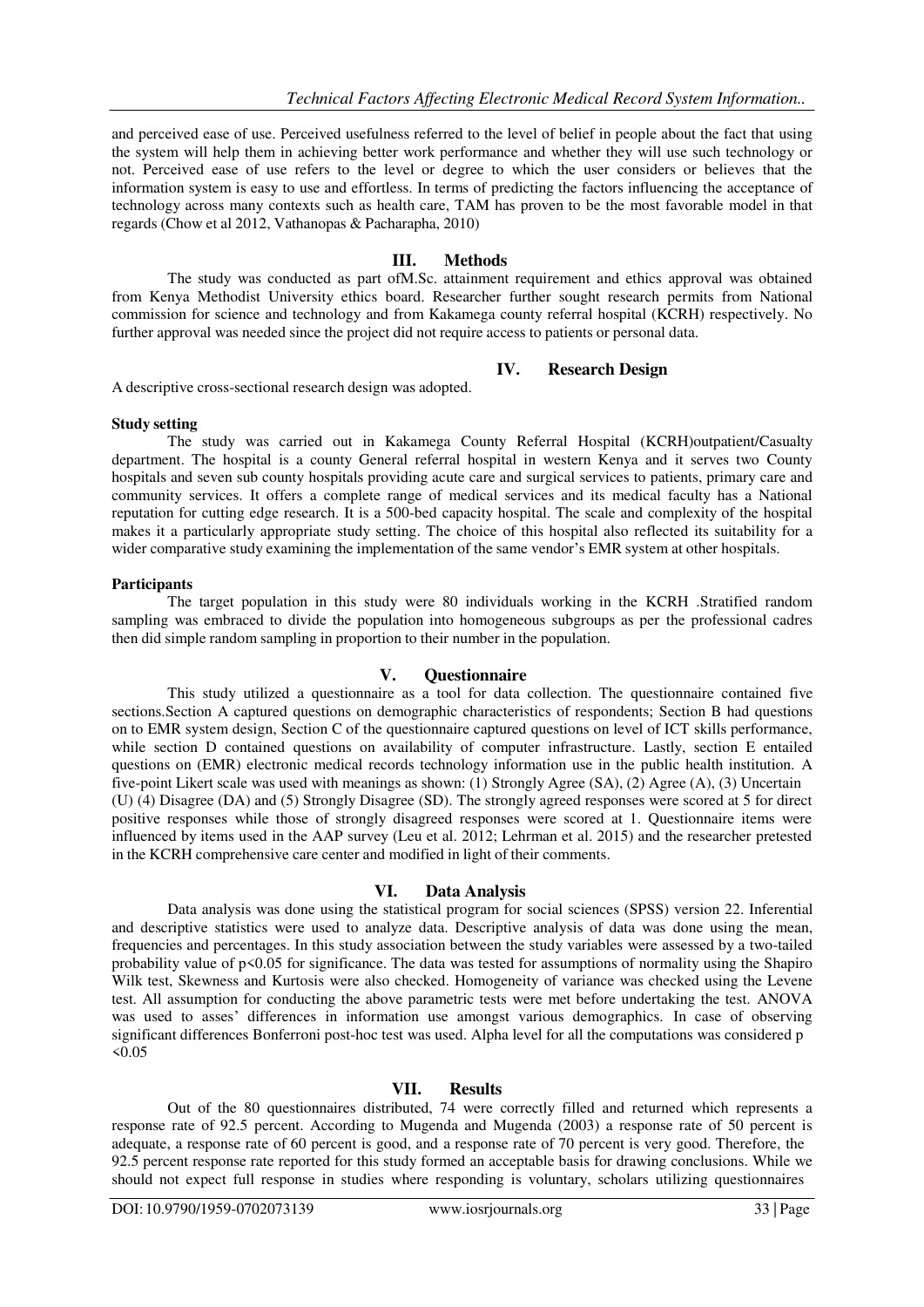should aim for a high response rate (Baruch & Holtom, 2008). Out of the 74 questionnaires 4 were incomplete in some of the survey questions. According to Burns & Grove (2011), subjects must be excluded from the analysis when data considered essential to that analysis are missing. Therefore the 4 subjects were excluded from analysis were the information missing was needed. The results indicate that the questionnaire used in this study had a high level of reliability (Cronbach =  $0.845$ ). According to (Gliem, 2003) a reliability coefficient over 0.65 is acceptable.

Table 1 shows the descriptive analysis of the demographics of the study participants. Among the respondents, majority of respondents were females (64.9%) and only 35.1% were male. The age of the participants was widely distributed which ranged from 20 to 30 years (60.8%) to more than 50 years (5.4%). Analysis of the health professional's educational level revealed that, 54.1% had completed diploma, 12.2% had a certificate, 28.4% had a bachelor's degree and 5.4% had attained a post graduate degree. Work experience in among the healthcare providers ranged from less than five to more than 20 years.

| <b>Characteristic</b>         | N              | $\mathcal{G}_{\mathcal{O}}$ |
|-------------------------------|----------------|-----------------------------|
| Gender (N=74)                 |                |                             |
| Male                          | 26             | 35.1                        |
| Female                        | 48             | 64.9                        |
| Age group (N=74)              |                |                             |
| $20-30$ years                 | 45             | 60.8                        |
| 31-40 years                   | 16             | 21.6                        |
| $41-50$ years                 | 9              | 12.2                        |
| Over 50 years                 | $\overline{4}$ | 5.4                         |
| Level of education (N=74)     |                |                             |
| Certificate                   | 9              | 12.2                        |
| Diploma                       | 40             | 54.1                        |
| Graduate                      | 21             | 28.4                        |
| Post Graduate                 | $\overline{4}$ | 5.4                         |
| Professional cadre (N=74)     |                |                             |
| Nursing                       | 10             | 13.5                        |
| Laboratory Technologist       | 5              | 6.8                         |
| Pharmacist                    | $\overline{4}$ | 5.4                         |
| Pharmaceutical Technologist   | 3              | 4.1                         |
| <b>Nutritionist</b>           | 10             | 13.5                        |
| Medical Officer               | $\overline{2}$ | 2.7                         |
| Clinical Officer              | 24             | 32.4                        |
| Physiotherapist               | 3              | 4.1                         |
| <b>Health Records Officer</b> | 12             | 16.2                        |
| Consultant                    | $\mathbf{1}$   | 1.4                         |
| Years of experience (N=74)    |                |                             |
| Less than 5 years             | 58             | 78.4                        |
| $6-10$ years                  | 12             | 16.2                        |
| $11-15$ years                 | $\mathbf{1}$   | 1.4                         |
| $16-20$ years                 | $\overline{2}$ | 2.7                         |
| Over 20 years                 | 1              | 1.4                         |

| Table 1: Demographic characteristics |
|--------------------------------------|
|--------------------------------------|

The largest proportion of the health professionals (78.4%) had practiced less than 5 years followed by 6-10 years of experience (16.2%). The health profession with the largest proportion (32.4%) was clinical officers, 16.2% was health records officers, 13.5% was nutritionists followed by laboratory technologists at 6.8%. Consultants were the lowest with 1.4%.

## **Health professionals' perception on level of ICT skills**

Table 2 highlights the distribution of respondents on level of ICT skills.

**Table 2:** Distribution of the respondents on level of ICT skills

| <b>Items</b>                                               | <b>SD</b>  |            |             |              | <b>SA</b>    |
|------------------------------------------------------------|------------|------------|-------------|--------------|--------------|
| I have been trained in use on basic computer skills        | $5(6.8\%)$ | $7(9.5\%)$ | $3(4.1\%)$  | $33(44.6\%)$ | $26(35.1\%)$ |
| The management often provides short training on ICT        | 17(23%)    | 20(27%)    | $8(10.8\%)$ | $23(31.1\%)$ | $6(8.1\%)$   |
| skills                                                     |            |            |             |              |              |
| I have sufficient computer skills on use of the EMR        | $7(9.5\%)$ | 11(14.9%)  | $9(12.2\%)$ | 33(44.6%)    | 14(18.9)     |
| I would appreciate the opportunity for additional training | $4(5.4\%)$ | $3(4.1\%)$ | $5(6.8\%)$  | 19(25.7%)    | $43(58.1\%)$ |
| on the EMR                                                 |            |            |             |              |              |

44.6% of the 74 respondents agreed to having been trained in use on basic computer skills while only 4.1% were uncertain, 31.1% (agreed) and 6% (strongly agreed) reported that management often provides short training on ICT skills, 44.6%(agreed) and 18.9%(strongly agreed) reported that they had sufficient computer skills on use of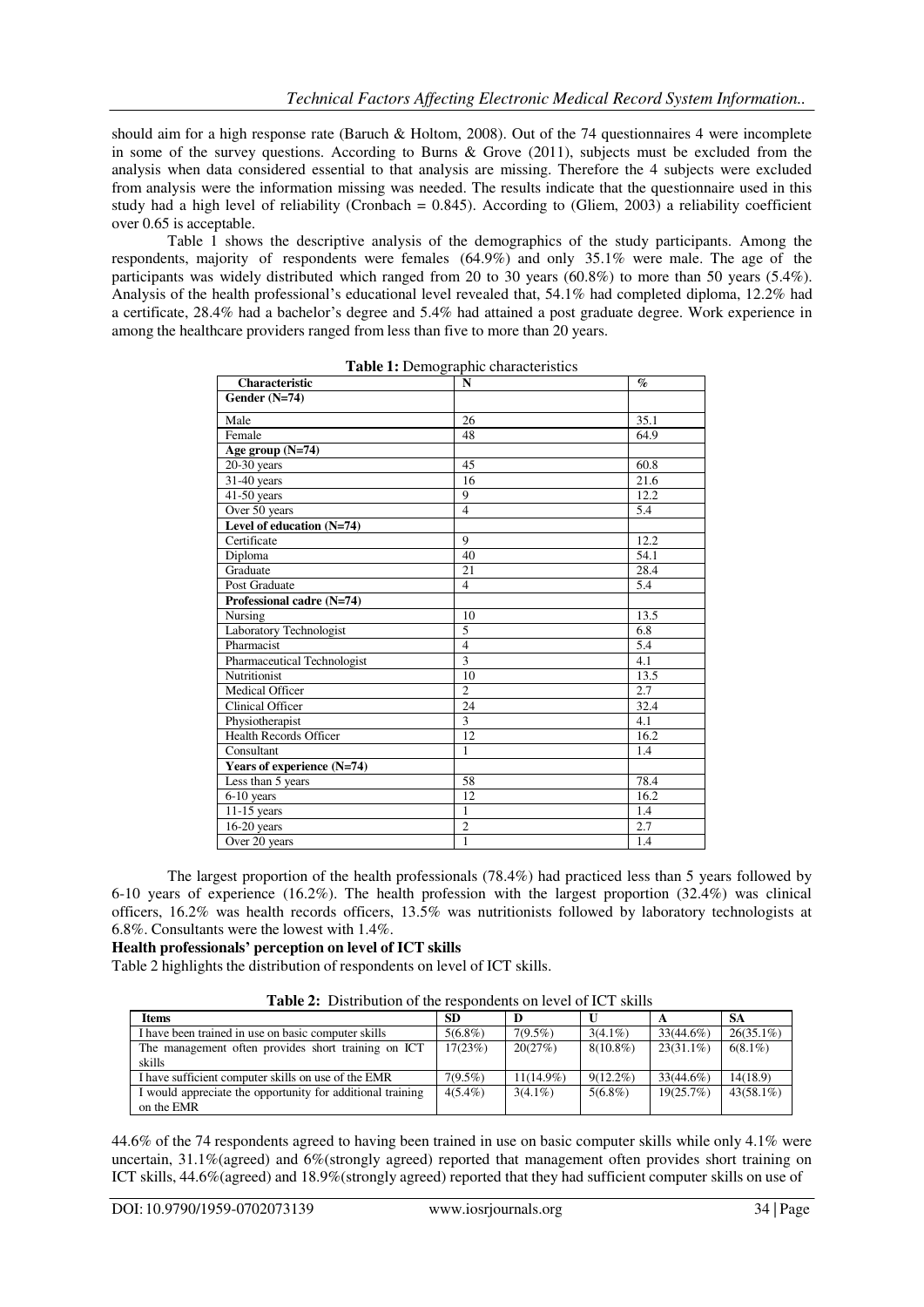the EMR while 12.2% were uncertain about the same. In addition, 25.7% and 58.1% of the 74 respondents reported that they would appreciate the opportunity for additional training on the EMR. From this analysis it shows that majority of the health care practitioners had good ICT skills.

### **Health professionals' perception on system design**

The results showed that 23 %(agreed) and 16.2%(strongly agreed) of the 74 respondents reported that the management always seeks their opinion in designing the current EMR system while 24.3% disagreed and 10.8% were uncertain. The results were as shown in Table 3

| ж                                                                              |           |           | ۔ ۔       |           |           |
|--------------------------------------------------------------------------------|-----------|-----------|-----------|-----------|-----------|
| <b>Items</b>                                                                   | <b>SD</b> | D         |           | A         | SA        |
| The management always seeks our opinion in designing the<br>current EMR system | 19(25.7%) | 18(24.3%) | 8(10.8%)  | 17(23%)   | 12(16.2%) |
| The EMR system adequately responds to the needs of our<br>hospital             | 9(12.2%)  | 15(20.3%) | 10(13.5%) | 32(43.2%) | 8(10.8%)  |
| The EMR system is easy to use                                                  | 4(5.4%)   | 14(18.9%) | 7(9.5%)   | 34(45.9%) | 15(20.3%) |
| The EMR system is unnecessarily complex                                        | 14(18.9%) | 31(41.9%) | 9(12.2%)  | 14(18.9%) | 6(8.1%)   |
| I always need technical help to use the system                                 | (9.5%)    | 36(48.6%) | 10(13.5%) | 18(23.4%) | 3(4.1%)   |
| The various function of the system are integrated                              | $(9.5\%)$ | 11(14.9%) | 6(8.1%)   | 38(51.4%) | 12(16.2%) |
| NB: SD-Strongly Disagree, D-Disagree, U-Uncertain, A-Agree, SA-strongly agree  |           |           |           |           |           |

**Table 3:** Distribution of the respondents by response on system design

43.2%(agreed) and 10.8%(strongly agreed) reported that the EMR system adequately responded to the needs of the hospital while 12.2%( strongly disagreed) and 20.3% disagreed to the same, 45.9%(agreed) and 20.3%(strongly agreed) of the 74 respondents reported that the EMR system is easy to use, while 18.9% disagreed, 9.5% were uncertain. With regards to the EMR system being unnecessarily complex, 18.9%(strongly disagreed) and 41.9% disagreed while 18.9% agreed, however when asked if they always need technical help to use the system 9.5%(strongly agreed) and 48.6% agreed while 13.5% were uncertain. When asked if the various function of the system are integrated majority of the respondents 51.4% agreed.

### **Health professionals' perception on Infrastructure**

The results showed that 20.3 %(agreed) and 12.2%(strongly agreed) of the 74 respondents reported that the hospital has access to high speed internet connectivity while 24.3% disagreed and 17.6% were uncertain. The distribution results are as shown in table 4

| <b>Items</b>                                                                                                                | <b>SA</b>    | D            | U            | A            | <b>SA</b>   |
|-----------------------------------------------------------------------------------------------------------------------------|--------------|--------------|--------------|--------------|-------------|
| The hospital has access to high speed internet<br>connectivity                                                              | 18(24.3%)    | 19(25.7%)    | $13(17.6\%)$ | 15(20.3%)    | $9(12.2\%)$ |
| The hospital hardware supporting the EMR is reliable<br>both in terms of availability and accessibility                     | $11(14.9\%)$ | 17(23%)      | $12(16.2\%)$ | $26(35.1\%)$ | $8(10.8\%)$ |
| The hospital network supporting the EMR is reliable<br>both in terms of availability and accessibility(Uptime)<br>and speed | 11(14.9%)    | $18(24.3\%)$ | $12(16.2\%)$ | $25(33.8\%)$ | $8(10.8\%)$ |
| I feel the device used to access the EMR at the<br>facility enables an efficient workflow                                   | $8(10.8\%)$  | $14(18.9\%)$ | $10(13.5\%)$ | 35(47.3%)    | $7(9.5\%)$  |
| The hospital has the right number and types of IT<br>resources to support my use of the EMR                                 | $7(9.5\%)$   | 22(29.7%)    | 19(25.7%)    | 17(23%)      | $9(12.2\%)$ |

**Table 4:** Distribution Of The Respondents By Response On Infrastructure

35.1% (agreed) and 10.8% (strongly agreed) reported that the hospital hardware supporting the EMR is reliable both in terms of availability and accessibility while, 14.9% ( strongly disagreed) and 23.0% disagreed to the same, 33.8%(agreed) and 10.8%(strongly agreed) of the 74 respondents reported that the hospital network supporting the EMR is reliable both in terms of availability and accessibility (Uptime) and speed, while 24.3% disagreed, 16.2% were uncertain. With regards to their opinion on how they feel if the device used to access the EMR at the facility enables an efficient workflow, 10.8%(strongly disagreed) and 18.9% disagreed while 47.3% agreed, however when asked if the hospital has the right number and types of IT resources to support the use of the EMR, 12.2%(strongly agreed) and 23.0% agreed while 25.7% were uncertain.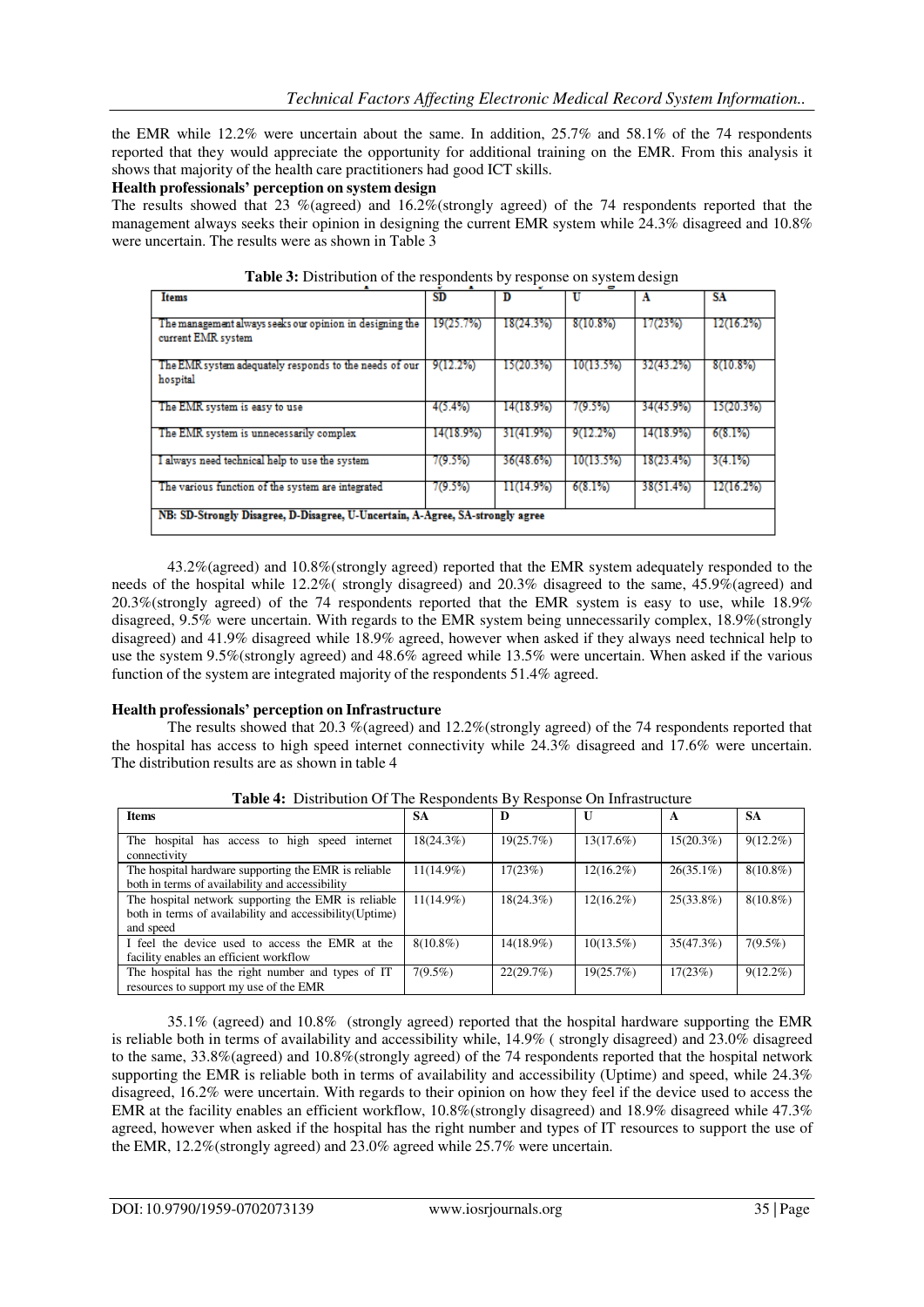### **EMR Information use by healthcare providers**

In this section the respondents were asked questions addressing aspects related to their ability to key data into the system, reports generation, Data retrieval, Interoperability.

| $\frac{1}{2}$                                             |             |              |              |              |              |  |  |  |
|-----------------------------------------------------------|-------------|--------------|--------------|--------------|--------------|--|--|--|
| <b>Items</b>                                              | <b>SA</b>   | D            | U            | A            | <b>SA</b>    |  |  |  |
| I use EMR to seek specific information on patient care    | $9(12.2\%)$ | $11(14.9\%)$ | $11(14.9\%)$ | $34(45.9\%)$ | $9(12.2\%)$  |  |  |  |
| The EMR allows me to always follow patients'              | $6(8.1\%)$  | 16(21.6%)    | $10(13.5\%)$ | 33(44.6%)    | $9(12.2\%)$  |  |  |  |
| management plan                                           |             |              |              |              |              |  |  |  |
| Using EMR I can always order relevant tests/give          | $4(5.4\%)$  | $10(13.5\%)$ | $13(17.6\%)$ | 36(48.6%)    | $10(13.5\%)$ |  |  |  |
| relevant support to the patient.                          |             |              |              |              |              |  |  |  |
| I am able to generate reports from electronic medical     | $7(9.5\%)$  | $12(16.2\%)$ | $12(16.2\%)$ | 32(43.2%)    | $11(14.9\%)$ |  |  |  |
| reports system                                            |             |              |              |              |              |  |  |  |
| It is easy to access or retrieve information in the EMR   | $5(6.8\%)$  | $11(14.9\%)$ | $12(16.2\%)$ | 33(44.6%)    | $13(17.6\%)$ |  |  |  |
| system to guide clinical decision making in real time     |             |              |              |              |              |  |  |  |
| EMR data is able to guide in establishing costs of health | $6(8.1\%)$  | $8(10.8\%)$  | $11(14.9\%)$ | 38(51.4%)    | $11(14.9\%)$ |  |  |  |
| care                                                      |             |              |              |              |              |  |  |  |
| EMR is used as a reference to order supplies, medicines   | $4(5.4\%)$  | $5(6.8\%)$   | $12(16.2\%)$ | 34(45.9%)    | $18(24.3\%)$ |  |  |  |
| and health products                                       |             |              |              |              |              |  |  |  |
| EMR data generated is used to establish health trends of  | $4(5.4\%)$  | $8(10.8\%)$  | 14(18.9%)    | 35(47.3%)    | 13(17.6%)    |  |  |  |
| clients and ensure continuity of care                     |             |              |              |              |              |  |  |  |
| EMR data captured is used in making decisions about       | $5(6.8\%)$  | $12(16.2\%)$ | 17(23%)      | $30(40.5\%)$ | $10(13.5\%)$ |  |  |  |
| staffing and infrastructure                               |             |              |              |              |              |  |  |  |

**Table 5:** EMR Information use by healthcare providers

The results from the study found that 58.1% of the 74 respondents agreed that they use EMR to seek specific information on patient care while 27.1% disagreed,56.8% agreed that the EMR allows them to always follow patients management plan while 29.7% disagreed, 63% agreed that using EMR they can always order relevant tests/give relevant support to the patient while 19.2% disagreed,58.1% agreed that they are able to generate reports from electronic medical reports system while 25.7% disagreed,60.8% of the respondents agreed that it was easy to access or retrieve information in the EMR system to guide clinical decision making in real time while 21.7% disagreed,66.3% agreed that EMR data is able to guide in establishing costs of health care while 18.9% disagreed on the same,63% of the healthcare providers agreed that EMR is used as a reference to order supplies, medicines and health products, while 12.3% disagreed,66.2% agreed that EMR data generated is used to establish health trends of clients and ensure continuity of care, while only 16.2% disagreed, in addition, 63.5% agreed that EMR data captured is used in making decisions about staffing and infrastructure, while 23% disagreed.

### **Influence of Technical factors on Information use**

Pearson's correlation analysis was used to examine the association between professionals' perceptions of technical factors (Infrastructure, system design and level of ICT skills) and Information use of EMR. To identify the predictive technical factors of professionals ' information use Infrastructure, system design and level of ICT skills were computed assigned as independent variable while information use as the dependent variable in the analysis. A high positive significant correlation was found between technical factors and information use *r = 0.583, p <0.05* (Table 6)

The coefficient of determination showed that 34% of the variability in the Information use could be explained by technical factors  $r^2 = 0.340$ . The ANOVA table which tests the null hypothesis that the slope is equals to zero showed that the prediction model was significant  $F(1,70) = 36.108$ ,  $p \le 0.05$ . The coefficients table showed that technical factors unstandardized coefficient was a significant contributor in the prediction model  $t$  (74) = 6.009,  $p \le 0.05$  as shown in the table 6 below:

|                  |       |                           |                                                        |  |      | Sig.  | 95.0% Confidence Interval<br>for Coefficients |             |      |                |
|------------------|-------|---------------------------|--------------------------------------------------------|--|------|-------|-----------------------------------------------|-------------|------|----------------|
|                  |       | Regression<br>Coefficient | Std.<br>correlation<br>Pearson<br>Coefficient<br>Error |  |      |       |                                               | Lower Bound |      | Upper<br>Bound |
|                  | 8.353 | 3.885                     |                                                        |  |      | 2.150 | .035                                          | .605        |      | 16.102         |
| <b>Technical</b> | .480  | .080                      |                                                        |  | .583 | 6.009 | .000                                          | .321        | .640 |                |
| factors          |       |                           |                                                        |  |      |       |                                               |             |      |                |

**Table 6:** Regression Table of influence of Technical factors on information use

### **Differences in Information use amongst various demographics**

The ANOVA results showed that there were no significant differences amongst the different professional cadre's *F (9,62) = 1.745, p > 0.05* with regards to information use. The partial eta squared showed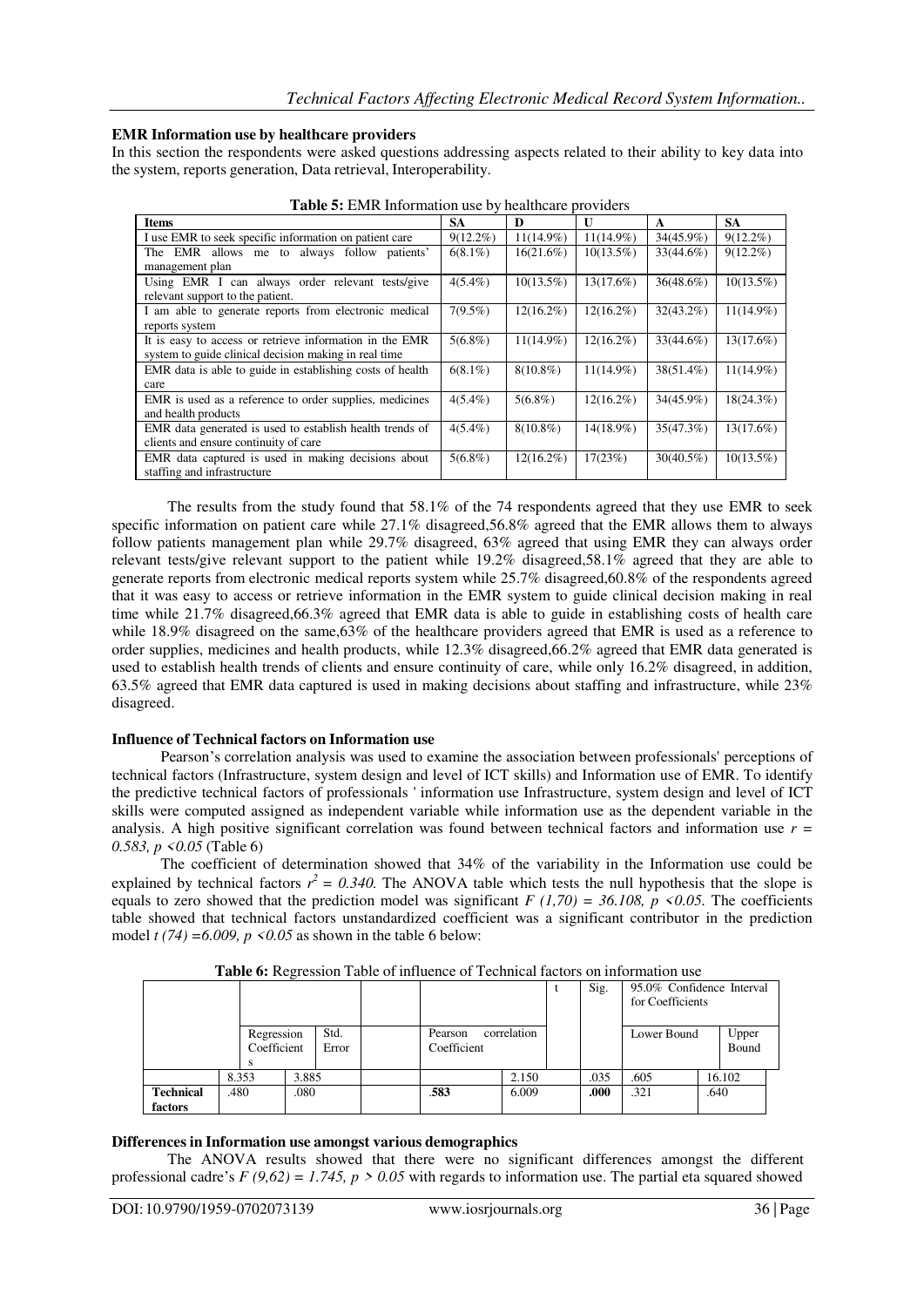that only 20.2% of the variability in the behavioral factors could be attributed to the professional cadre  $\eta^2 = 0$ . *202*. The results also showed that there were no significant differences in years of experience (*F (4,67) = 1.943, p > 0.05*), level of education(*F (4,67)* = *0.401, p > 0.05*) and age groups(*F (3,68)* = *0.954, p > 0.05*) with regards to information use as shown in table 7 below.

| <b>Variable</b>            | Type III Sum | df   | <b>Mean Square</b> |       | Sig. | Partial        | Eta |
|----------------------------|--------------|------|--------------------|-------|------|----------------|-----|
|                            | of Squares   |      |                    |       |      | <b>Squared</b> |     |
| <b>Years of Experience</b> | 455.744      | 4,67 | 13.936             | 1.943 | .114 | .104           |     |
| <b>Education</b>           | 102.574      | 4,67 | 25.643             | .401  | .807 | .023           |     |
| Age group                  | 177.061      | 3.68 | 59.020             | .954  | .420 | .040           |     |
| <b>Profession</b>          | 886.211      | 9.62 | 98.468             | 1.745 | .098 | .202           |     |
|                            |              |      |                    |       |      |                |     |

**Table 7:** Differences in Information use among different demographics

### **VIII. Discussion**

This study has been developed with the aim of exploring technical factors influence on use of EMR in Kakamega county referral hospital. Our results showed a remarkable positive correlation between healthcare providers' perception on technical factors and information use. These findings were inconsistent with earlier findings from other scholars who indicated that one reason attributing to the low adoption of eHealth among developing countries is lack of computer skills amongst the clinicians as asserted by (Omary et al, 2010). For a successful implementation of e-healthcare in the world, computer skills to all healthcare professionals and staff involved in the process is a must. (Omary et al., 2010). This study also clearly shows that interconnectivity and lack of 'basic' facilities/hardware is a major obstacle to the wide adoption of EMR systems as asserted by (Menachemi, Langley, & Brooks, 2007). Ludwick et al (2009) similarly note that physicians struggle to get appropriate technical training and support for the systems from the vendor. Other studies show that sufficient quantity of hardware is required in order to use the EMR systems, which includes phone lines, computers and internet connections. Our studies shows that theirs limited infrastructure to support EMR ,this is consistent with a study done that shows lack of these 'basic' facilities/hardware blocks the widespread adoption of EMR system as they needed to support EMR implementation (Vishwanath & Scamurra, 2007).A study done by Chebole (2015) shows that as much as majority of the healthcare providers have access to a computer and printer which is one of the minimum specifications given to have an EMR system, other 'basic' facilities/hardware required are still missing(Chebole, 2015). Muchangi and Nzioka (2014) established that transmission of health information between health institutions, health institutions and patients, health institution and third parties such as insurance companies, patients and health institutions is negatively affected if telecommunication and internet penetration is low. The findings are in agreement with OECD (2013) findings that" showed that in developing countries, high internet penetration and bandwidth is still a challenge that is limiting the adoption of telemedicine and other internet-based application. This limited infrastructure could have an effect on the perception of other healthcare provider where the system has not yet been implemented as said by Kemper et al (2006) who indicated that more than half (58.1%) of the physicians without an EMR have doubts that EMRs can improve clinical outcomes. This perception is an issue as asserted by other researchers, those who are not willing to use the EMR system are skeptical about claims that the system will successfully improve the quality of medical practices (Jha et al., 2009). As stated by (Walter & Lopez, 2008) physicians' perceptions are very important in their reaction to EMR. With regards to training majority of the health providers reported to have limited training in EMR this is inconsistent with other studies that show majority of the healthcare workers had the basic knowledge in computer applications and use the internet a lot and therefore could understand and embrace the new technology(Chebole, 2015). In another study Meade et al, (2009) observes in this context that most of the current generation of physicians in Ireland received their qualifications before IT programs were introduced. EMR providers appear to underestimate the level of computer skills required from physicians, while the system is not only seen as but in practice actually is very complex to use by these physicians. In consistence with this study is a recommendation put forth by Singh &Muthuswamy (2013) that training programs should be conducted for nurses in order to use electronic health record comfortably. Proper training leads to successful implementation of electronic health record(Singh & Muthuswamy, 2013). Shachak et al (2009) found that EMR use introduces a new type of medical errors: typos. Further, it is not only the physicians but also other staff at medical practices who lack adequate computer skills. Randeree (2007) emphasized that when people become customized to new systems, they would adopt EMR in hospitals. Randeree suggested the vendors to continuously provide support programmes to health workers on EMR use. In our finding majority of the healthcare provider were confident in the information relayed by the EMR system however this is inconsistent with other studies like one done by Wamae (2015) where over 65% confirmed EMRs ability to compile statistics and support for general enquiries while EMRs ability to store and dispose medical records was rated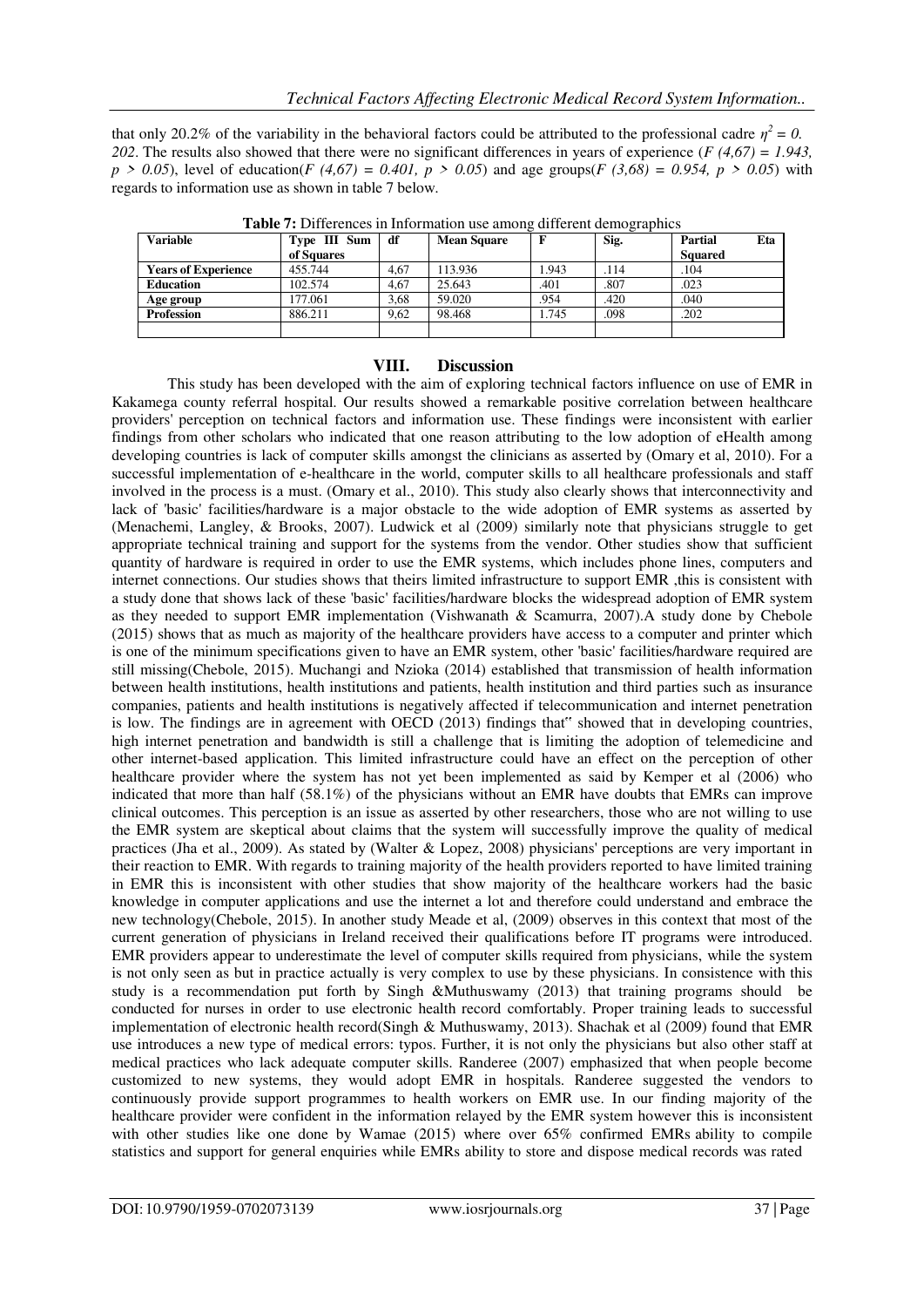low by majority of the respondents, Majority of the nurses catering for over 80% indicated low reliability of EMR as a source of vital nursing care information(Wamae, 2015).

#### **IX. Conclusion**

This study identified and established that health providers had a positive attitude towards information use of EMR. The use of EMRs within a healthcare facility helps in ensuring clinical care efficiency and safety of patients. A significant number of health care providers possessed basic computer skills which enabled them use EMR.Formal EMR training was lacking among health care workers in the outpatient department. The study established the EMR design embraced was user friendly though health care workers utilizing EMR reported minimal involvement in EMR set up. The study also established the challenge of limited EMR infrastructure for instance internet connectivity & limited number of persons to oversee, champion EMR use. For proper efficiency, technical factors need to be addressed. There is no doubt that the use of electronic health record will increase the efficiency of healthcare but on the other hand there are many factors like cost, time, training, fear, security and privacy, lack of standards that stops healthcare practitioners to adopt electronic records.

The findings from this study may guide hospital management, system designers, installers, users and non-users on aspects of technological factors to address in order to improve the use of the EMRs which will in turn improve health service delivery.

#### **References**

- [1]. Bowman, S. (2013). Impact of electronic health record systems on information integrity: quality and safety implications. *Perspectives in Health Information Management*, *10*(Fall), 1c. Retrieved fr[om http://www.ncbi.nlm.nih.gov/pubmed/24159271](http://www.ncbi.nlm.nih.gov/pubmed/24159271)
- [2]. Chebole, G. C. (2015). Factors Influencing Adoption of Electronic Medical Record Systems in Public Health Facilities in Kenya : a Case of Nakuru County ., 88.
- [3]. Fernández-Alemán, J. L., Señor, I. C., Lozoya, P. Á. O., & Toval, A. (2013). Security and privacy in electronic health records: A systematic literature review. *Journal of Biomedical Informatics*, *46*(3), 541–562[. http://doi.org/10.1016/j.jbi.2012.12.003](http://doi.org/10.1016/j.jbi.2012.12.003)
- [4]. Mugo, D. M., & Nzuki, D. (2014). Determinants of Electronic Health in Developing Countries. *International Journal of Arts and Commerce*, *3*(3). Retrieved fr[om http://business.ku.ac.ke/images/stories/research/determinants\\_of\\_electronic\\_health.pdf](http://business.ku.ac.ke/images/stories/research/determinants_of_electronic_health.pdf)
- [5]. Qureshi, Q. A., Shah, B., Ullah, N., Kundi, G. M., Nawaz, A., Miankhel, A. K., … Qureshi, N. A. (2013). Infrastructural barriers to ehealth implementation in developing countries. *Scholarly Journal of Medicine*, *3*(2), 15–18. Retrieved from http://
- [6]. Singh, B., & Muthuswamy, P. (2013). Factors Affecting the Adoption of Electronic Health Records by Nurses. *World Applied Sciences Journal Health Record) EMR (Electronic Medical Record) HFMAHealthcare Financial Management Association) Health and Human Services (HHS) International Organization for Standardization*, *28*(11), 1531–153[5.](http://doi.org/10.5829/idosi.wasj.2013.28.11.1899) <http://doi.org/10.5829/idosi.wasj.2013.28.11.1899>
- [7]. Vishwanath, A., & Scamurra, S. D. (2007). Barriers to the adoption of electronic health records: using concept mapping to develop a comprehensive empirical model. *Health Informatics Journal*, *13*(2), 119–134[. http://doi.org/10.1177/1460458207076468](http://doi.org/10.1177/1460458207076468)
- [8]. Wamae, P. (2015). IMPLEMENTATION OF ELECTRONIC MEDICAL RECORDS IN KENYAN PUBLIC HOSPITALS : CHALLENGES AND OPPORTUNITIES BY A THESIS SUBMITTED IN FULFILMENT OF THE REQUIREMENTS FOR THE AWARD OF DOCTOR OF PHILOSOPHY ( INFORMATION SCIENCE ) IN THE SCHOOL OF EDUCATION KENYATTA UNIVERSITY, (May).
- [9]. Buntin, M. B., et al. (2011). The benefits of health information technology: a review of the recent literature shows predominantly positive results. *Health Aff (Millwood),* 30, 464-471.
- [10]. Camp, W. G. (2001). Formulating and evaluating theoretical frameworks for career and technical education research. *Journal of Vocational Education Research*, 26(1), 4-25.
- [11]. Chebole, G. C. (2015). Factors Influencing Adoption of Electronic Medical Record Systems in Public Health Facilities in Kenya : a Case of Nakuru County ., 88.
- [12]. Chow, S.K., Chin, W.Y., Lee, H.Y., Leung, H.C., Tang, F.H. (2012) Nurses' perceptions and attitudes towards computerization in a private hospital. *J Clin Nurs*, 1685–96.
- [13]. Cline, G. B.,Luiz, J. M.(2013) Information technology systems in public sector health facilities in developing countries: the case of South Africa*. BMC medical informatics and decision making*, 13,
- [14]. Cucciniello, M., Lapsley, I., Nasi, G., & Pagliari, C. (2015). Understanding key factors affecting electronic medical record implementation: a sociotechnical approach. *BMC Health Services Research*, *15*, 268. https://doi.org/10.1186/s12913-015-0928-7.
- [15]. Davis, F. D.(1989) Perceived usefulness, perceived ease of use, and user acceptance of information technology. *MIS Quarterly*, 13,319–39.
- [16]. Faber, E., Ballon, P., Bouwman, H., Haaker, T., Rietkerk, O., Steen, M. (2003). Designing business models for mobile ICT services. *In 16th Bled Electronic Commerce Conference e-Transformation Bled*, Slovenia.
- [17]. Fernández-Alemán, J. L., Señor, I. C., Lozoya, P. Á. O., & Toval, A. (2013). Security and privacy in electronic health records: A systematic literature review. *Journal of Biomedical Informatics*, *46*(3), 541–562. https://doi.org/10.1016/j.jbi.2012.12.003.
- [18]. Fernández-Alemán, J. L., Señor, I. C., Lozoya, P. Á. O., & Toval, A. (2013). Security and privacy in electronic health records: A systematic literature review. *Journal of Biomedical Informatics*, *46*(3), 541–562[. http://doi.org/10.1016/j.jbi.2012.12.003.](http://doi.org/10.1016/j.jbi.2012.12.003)
- [19]. G.O.K. 2009- 2014 Strategic objectives for Kenya's Health information systems Grant.
- [20]. Gliem, R. R., & Gliem, J. A. (2003). Calculating, interpreting, and reporting Cronbach's alpha reliability coefficient for Likert-type scales. *Midwest Research-to-Practice Conference in Adult, Continuing, and Community Education*.
- [21]. Hillestad, R., et al., (2005). Can electronic medical record systems transform health care? Potential health benefits, savings, and costs*. Health Aff (Millwood),* 24, 1103-1117.
- [22]. Jang, Y., Lortie, M. A., & Sanche, S. (2014). Return on investment in electronic health records in primary care practices: a mixedmethods study*. JMIR medical informatics*, 2(2).